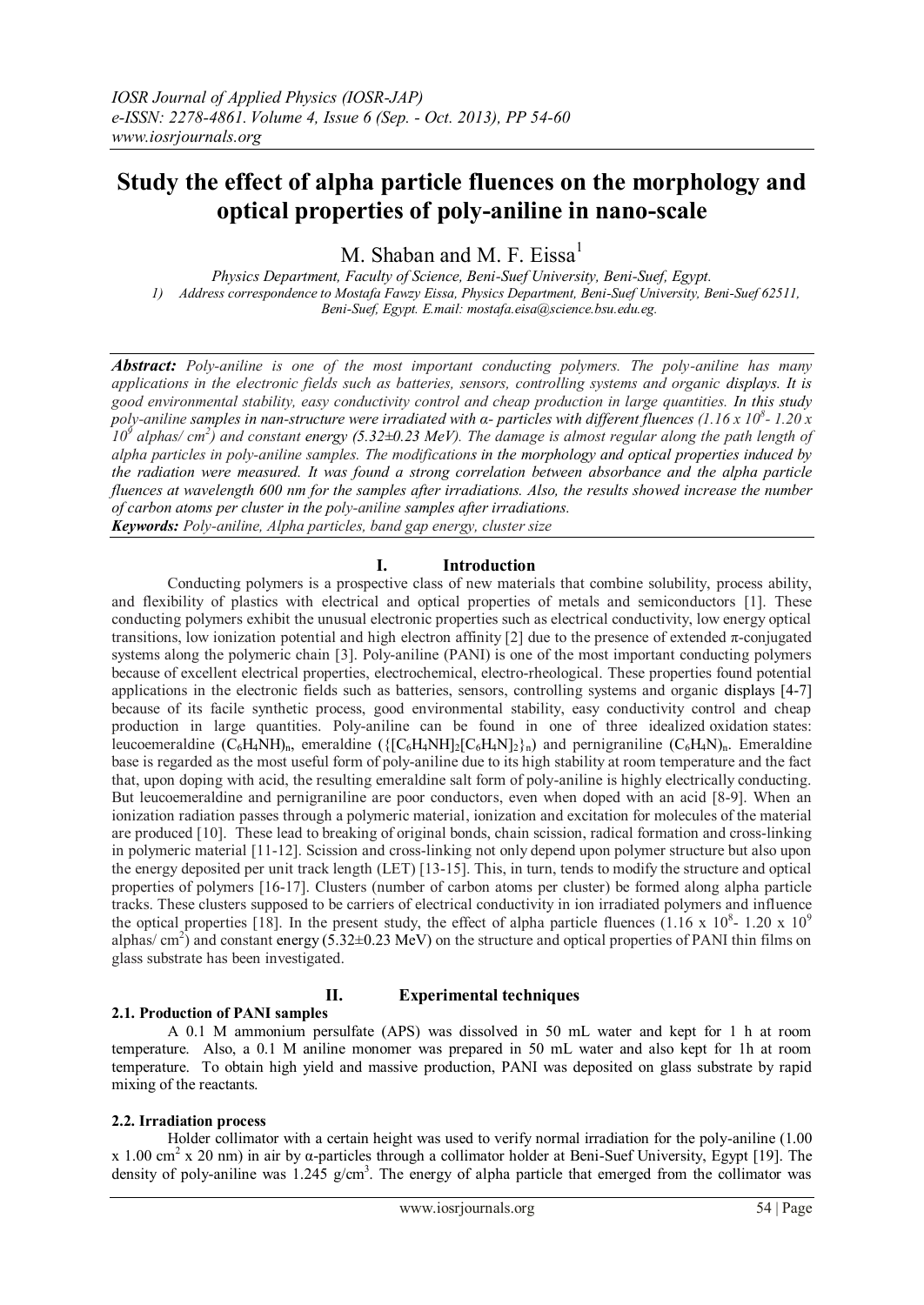determined using a surface barrier detector. The height of the collimator would reduce the energy of 5.486 MeV  $α$ -particles which emitted from  $241$ Am- source to  $5.32 \pm 0.23$  MeV.

The incident flux ( $\phi$ ) was calculated by the following equation:

$$
\phi = \frac{A}{4\pi r^2} \tag{1}
$$

Where A is the activity of the  $241$ Am- source in Bq and r is the source-detector distance in centimeters.

The fluence (Φ), the total number of α- particles emitted from the collimator and incident on CR-39 per unit area in a certain irradiation time (t), is:

> $\Phi = \omega t$ (2)

The irradiations were verified at irradiation times 6.50, 41.00, and 71.00 h. The corresponding fluences according to equation (2) were 1.16 x  $10^8$ , 7.48 x  $10^8$  and 1.2 x  $10^9$  alphas /cm<sup>2</sup>, respectively. The error in the fluence was  $1604$  alpha/cm<sup>2</sup>.

#### **2.3. Morphology measurements**

A field emission scanning electron microscope (FE-SEM), (Model: Leo Supra 55, [1nm resolution,](http://www.aucegypt.edu/research/jameel/facilities/Pages/FieldEmissionScanningElectronMicroscope.aspx) USA) was used to characterize the morphology of the PANI films before and after irradiations.

### **2.4. Optical absorption spectra**

The optical spectra of the virgin and irradiated PANI films were measured by using UV-VIS-NIR spectrophotometer (Shimadzu UV-1601 PC, Japan) in the wavelength range of 300-800 nm).

#### **III. Results and discussion**

When energetic alpha particles penetrate the medium, they create damage along the particle trajectory. According to the SRIM program calculations [20], the projected range of 5.32 MeV alpha particles in PANI samples was calculated to be 33.13  $\mu$ m and the LET was 10.54 eV/Å. The thickness of the PANI samples (20 nm) is small compared with the projected range. According to the Bragg curve (the curve consists of a flat region known as the plateau, after which the LET rises up to its peak value in a region called the Bragg peak, the region of maximum energy transfer), LET is in the flat region. Therefore, the damage is almost regular along the trajectory of alpha particles in PANI samples. The overlapping tracks and the density of the damage (track density) may increase with increasing the irradiation time or fluence of alpha particles. These, in turn, change the physical and chemical properties of the PANI samples.

#### **3.1. PANI morphology**

Figure 1 shows top-view SEM images of PANI thin films of the virgin and irradiated samples with different irradiation times or fluences of alpha particles. Smooth and uniform thin film of virgin PANI sample is deposited on the glass substrate for 20 min, as shown in Figure 1(a). The PANI sample irradiated with alpha particles at 6.50 h showed some nanoparticles aggregation as shown in Figure 1(b). Formation of clusters on the PANI thin film is noticed at irradiation time 41.00 h, as displayed in Figure 1(c). The density of the formed nanostructures decreases for prolong the irradiation time to 71.00 h, as observed in Figure 1(d).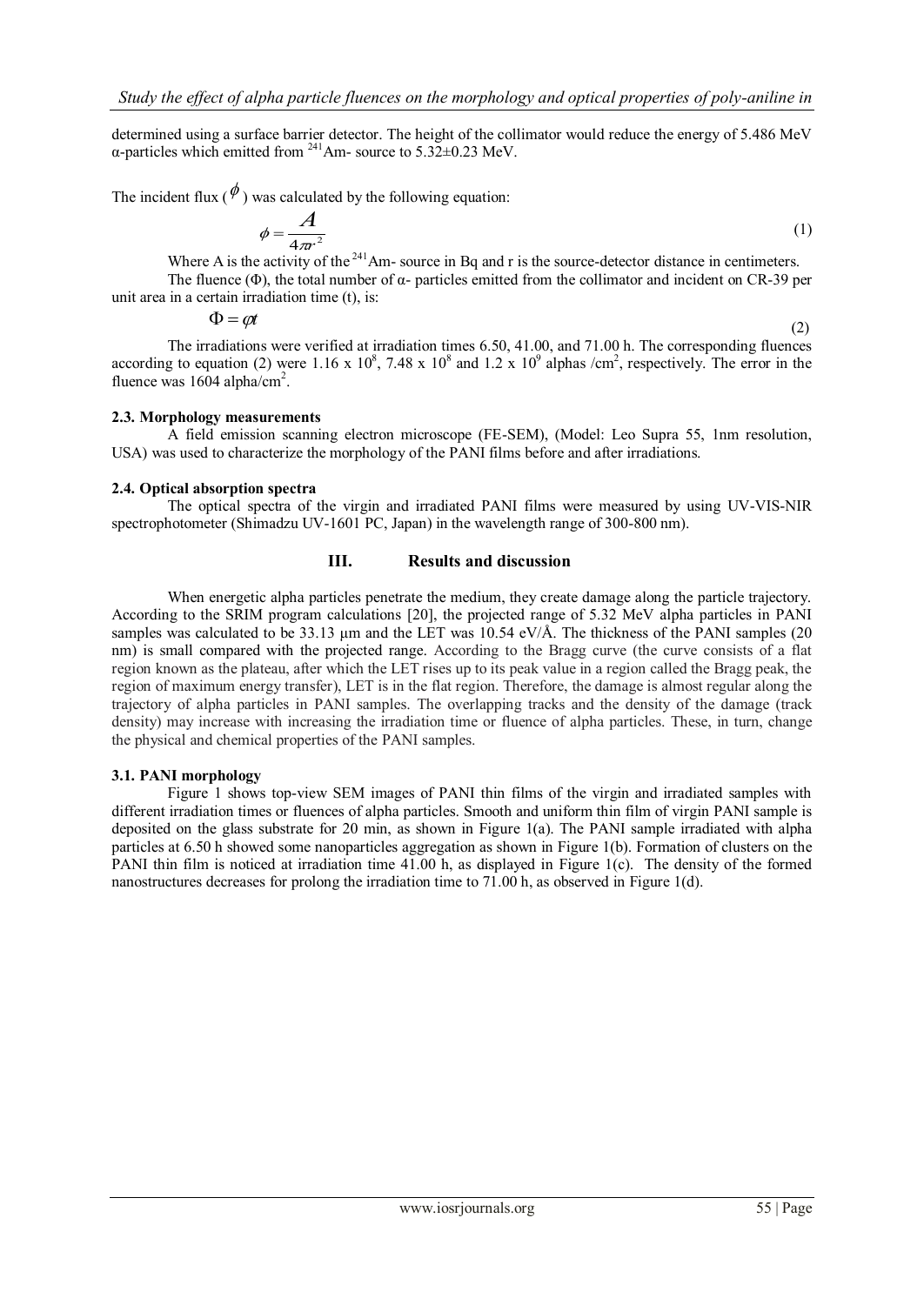*Study the effect of alpha particle fluences on the morphology and optical properties of poly-aniline in* 



Fig. 1. Top-View FE-SEM images of synthesized PANI samples on glass substrate for virgin and irradiated by alpha particle with different irradiation times: (a) Virgin, (b) 6.50 h, (c) 41.00 h and (d) 71.00 h.

## **3.2. Optical properties**

Irradiation of polymers, undergo main chain scission and cross-linking reactions leading to change the molecular weight products and the surface morphology accompanied with change in optical properties [21]. The optical absorption method can be used for the investigation of the optically induced transitions which can provide information about the band structure and energy gap in crystalline and non-crystalline materials. The UV-VIS spectra of virgin and irradiated PANI samples are shown in Fig. 2. It is clear from the spectra that there is a red shifting in the absorption edge for the irradiated samples from the virgin sample. The red shift indicates a decrease in the band gap after irradiations due to the degradation as a result of bond cleavage in the PANI samples. In addition to, there is a negative correlation between absorbance and the present irradiation times of the alpha particles in the wavelengths range of  $530 - 705$  nm. It was found that, the correlation coefficient was 0.99 at wavelength, 600 nm. These reflect that the samples after irradiations with the present alpha particle fluences are sensitive to the visible light at the wavelengths 530-705 nm.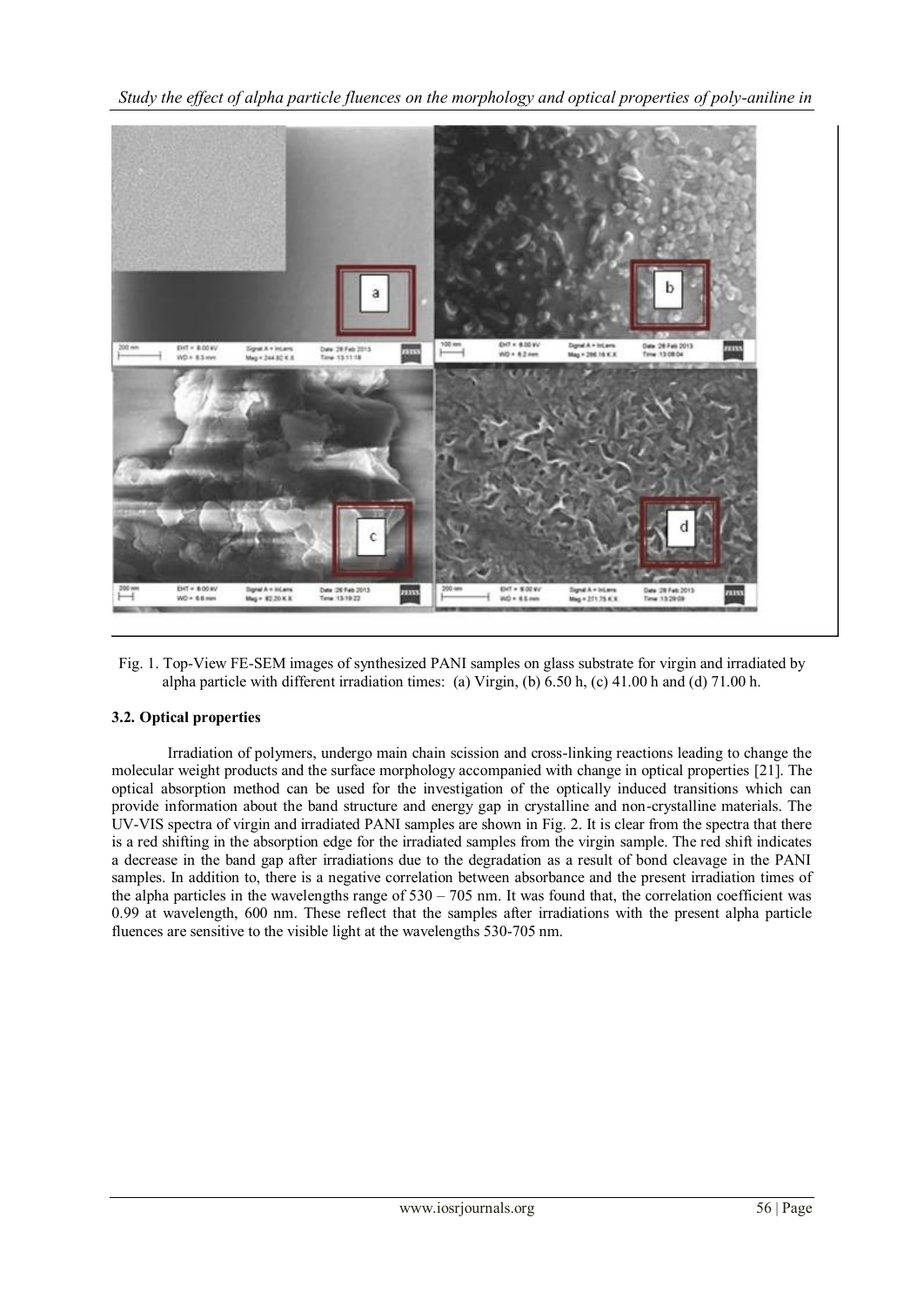

Fig. 2. UV- Vis spectra of the virgin and irradiated of nano-PANI samples with alpha particles at different irradiation times.

The optical band gap energy  $(E_g)$  for the PANI samples was calculated from Tauc's expression by the extrapolation of the plot of graph between the photon energy (h $\nu$ ) and ( $\alpha'$  h $\nu$ )<sup>1/n</sup> for virgin and irradiated PANI samples as shown in Figs.3-6. The Tauc's expression [18] is given by:

$$
\alpha^{\setminus}(\nu) = \beta \left( h \nu - E_g \right)^n / h \nu \tag{3}
$$

Where  $\beta$  is a constant,  $\alpha'$  is the absorption coefficient of the photons in the samples and n is a constant depends on the type of transition. This behavior suggested that the indirect allowed transition  $(n=2)$  is the most probable involved transition mechanism. Table I displays the variations of the  $E<sub>g</sub>$  for the virgin and irradiated PANI samples with alpha particles of different irradiation times. The present study confirmed that the  $E<sub>g</sub>$ -value for the virgin sample was reduced due to alpha particle irradiations. The variations in  $E<sub>g</sub>$  suggest formation of defects (radicals and organic species) after alpha particles irradiations and/or the formation of carbon enrich clusters [22]. This may be attributed to the formation of a conjugated system of bonds due to bond cleavage by radiation.



Fig. 3. Tauc's plot corresponding to indirect band gap for virgin PANI sample.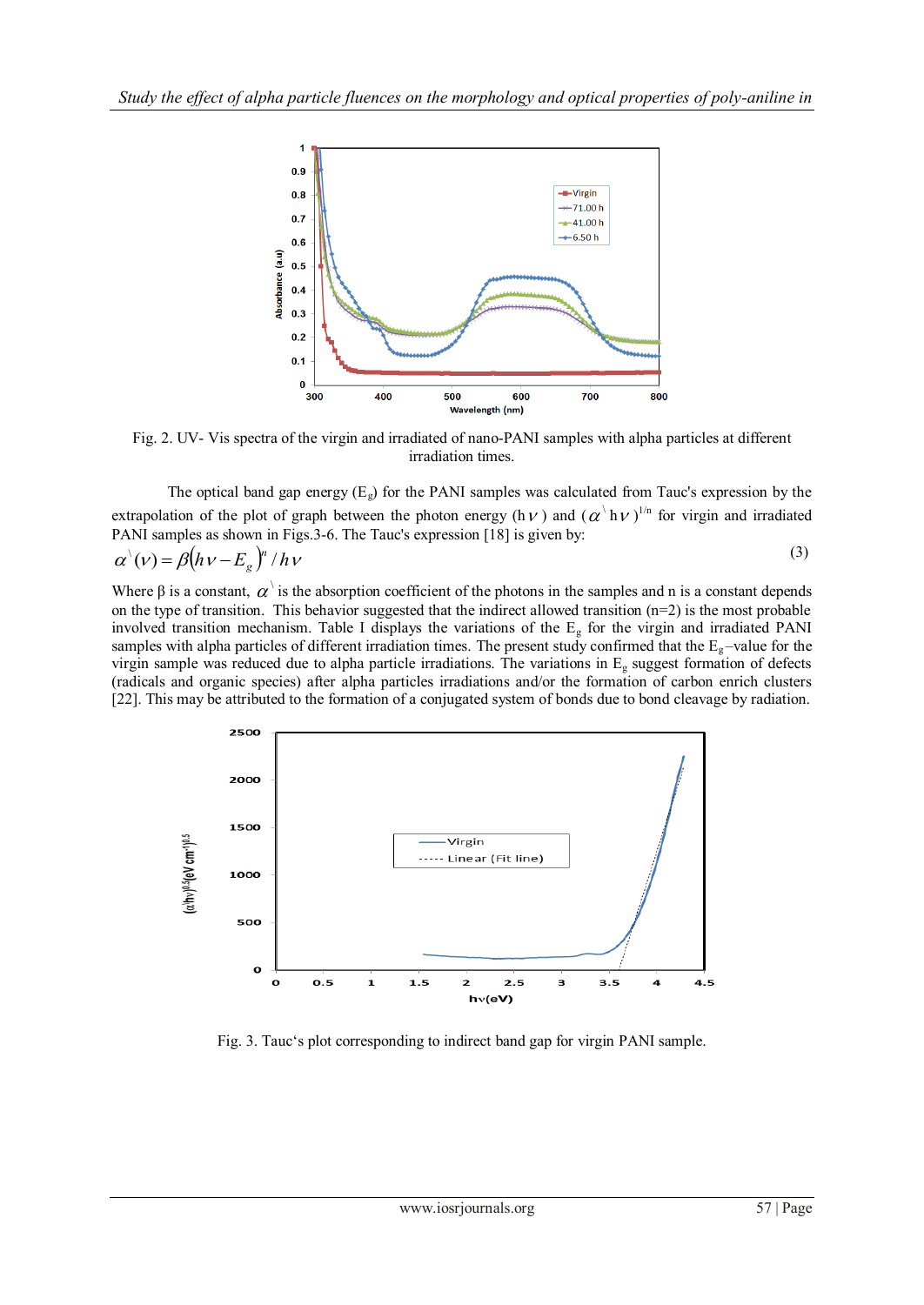

Fig. 4. Tauc's plot corresponding to indirect band gap for irradiated PANI samples at alpha particle irradiation time 6.50 h.



Fig. 5. Tauc's plot corresponding to indirect band gap for irradiated PANI samples at alpha particle irradiation time 41.00 h.



Fig. 6. Tauc's plot corresponding to indirect band gap for irradiated PANI samples at alpha particle irradiation time 71.00 h.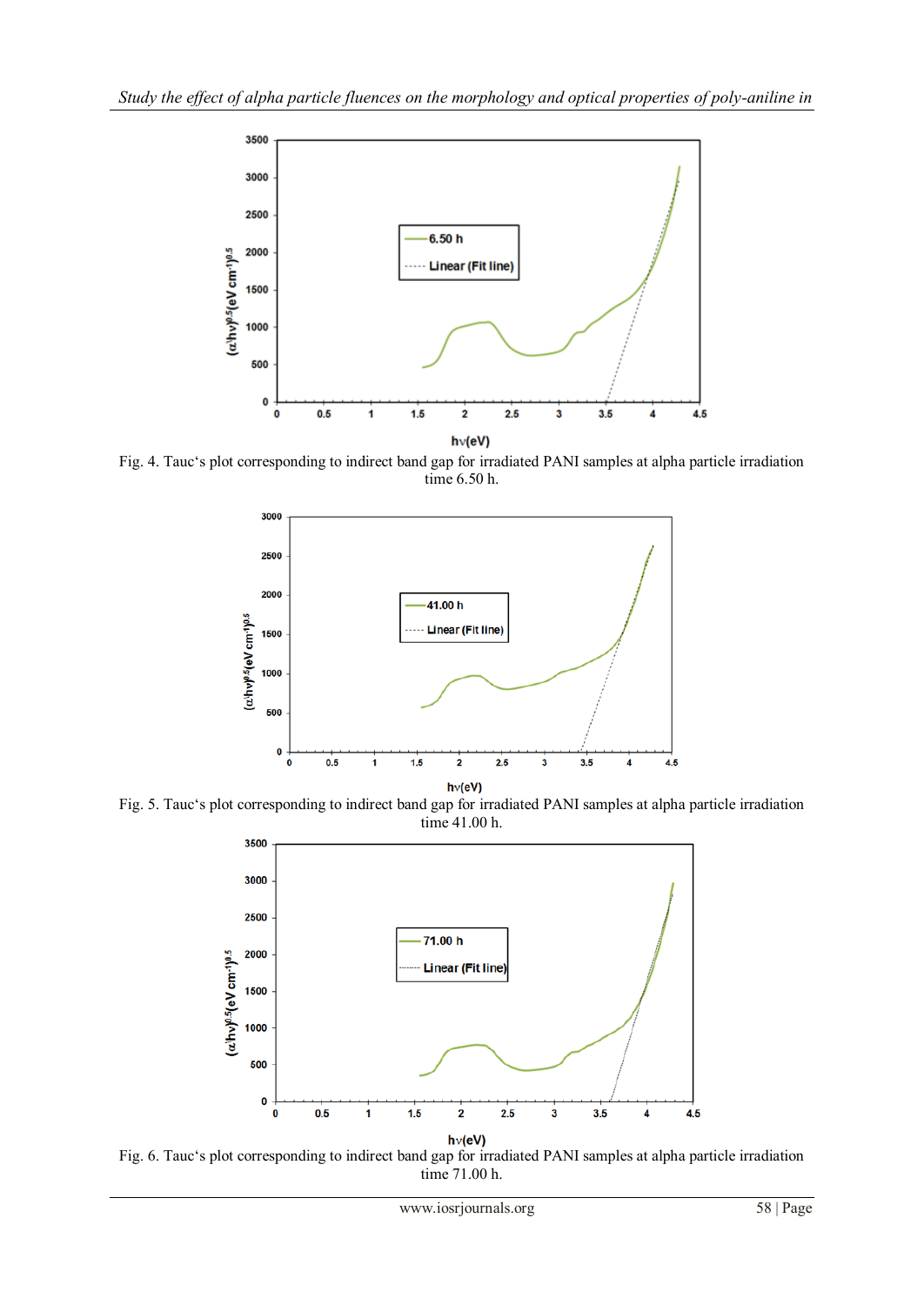| Sample  | Fluence (alpha/cm <sup>2</sup> ) | Indirect<br>band gap<br>energy $(eV)$ | <b>Cluster size</b> |
|---------|----------------------------------|---------------------------------------|---------------------|
| Virgin  |                                  | 3.60                                  | 91                  |
| 6.50h   | $1.16 \times 10^8$               | 3.50                                  | 96                  |
| 41.00 h | 7.48 x $10^8$                    | 3.42                                  | 101                 |
| 71.00 h | $1.20 \times 10^{9}$             | 3.49                                  | 97                  |

Table I: Variations of the indirect band gap and cluster size for alpha particle virgin and irradiated PANI samples at different irradiation times and fluences

#### **3.3. Cluster size**

The relation between the band gap  $(E_g)$  and the cluster size (number of carbon atoms per cluster), N, can be determined according to the following formula [23]:

$$
E_g = \frac{34.3}{\sqrt{N}} \,\mathrm{eV} \tag{4}
$$

The calculated values of N corresponding to the fluence for the virgin and irradiated PANI samples were displayed in Table I. From the Table I one can find that the cluster size for virgin and irradiated PANI varies from 91 to 101 carbon atoms. The maximum value for cluster size was found at irradiation time 41.00 h whereas the minimum value for the band gap energy. This result confirms appearing of clusters in the morphology of the PANI sample at 41.00 h irradiation time as shown in Fig. 1. Carbon enriched domains created in irradiated PANI samples may be responsible for the decreasing in band gap.

#### **IV. Conclusions**

The morphology and optical properties of PANI thin film polymer in nanostructure which irradiated with alpha particle at different fluences  $(1.16 \times 10^8 - 1.20 \times 10^9 \text{ alphas/cm}^2)$  with energy 5.32±0.23 MeV were investigated. The radiation damage is almost regular along the track of alpha particles in PANI samples. The SEM images of irradiated PANI samples, showed the highest number of carbon atoms per cluster were found at irradiation time 41.00 h. The results of the optical properties showed that the samples after irradiations with the present alpha particle fluences are sensitive to the visible light at the wavelengths 530-705 nm. The  $E<sub>g</sub>$ -value was reduced due to alpha particle irradiations. This may be attributed to the formation of a conjugated system of bonds in PANI films due to bond cleavage by radiation. Also, Carbon enriched domains created in irradiated PANI samples may be responsible for the decreasing in band gap.

#### **Acknowledgment**

The authors are very thankful to members of the Physics Department, Beni -Suef University, Egypt, for their continuous encouragement and valuable support.

#### **References**

- [1] Kim, B., Koncar, V. and Devaux, E., Electrical properties of conductive polymers: PET nanocomposites' fibers, *AUTEX Research Journal* 4(2004) 9-13.
- [2] Park, J. K. and Kwon, O-P., Enhanced electrical conductivity of polyaniline film by a low magnetic field, *Synth. Met.* 160 (2010) 728-731.
- [3] Gerard, M., Chaubey, A. and Malhotra, B. D., Application of conducting polymers to biosensors, *Biosensor Bioeleton.,* 17 (2002) 345-359.
- [4] Smith, J. D. S., Intrinsically Electrically Conducting Polymers. Synthesis, Characterization and their Applications, *Prog. Polym. Sci.,* 23 (1998) 57-79.
- [5] Wessling, B., From conductive polymers to organic metals, *Chem. Innov.,* 31 (2001) 34-40.
- [6] Cho, Y. H., Cho, M.S., Choi, H. J., and Jhon, M. S., Electrorheological characterization of polyaniline-coated poly(methyl methacrylate)suspensions, *Colloid Polym. Sci.,* 280 (2002) 1062-1066.
- [7] MacDiarmid, A. G., Synthetic Metals": A Novel Role for Organic Polymers (Nobel Lecture), *Angew. Chem. Int. Ed.* 40 (2001) 2581-2590.
- [8] Stejskal, J. and Gilbert, R. G., Polyaniline preparation of conducting polymer. *Pure Appl. Chem.,* 74 (2002) 857–867.
- [9] Choi, H. J., Cho, M. S., Kim, J.W., Kim, C.A., and Jhon, M. S., A yield stress scaling function for electrorheological fluids, *Appl. Phys. Lett.,* 78 (2001) 3806-3809.
- [10] Durrani, S.A. and Bull, R.K.., Solid State Nuclear Track Detection: Principles, Methods and Applications, Pergamon Press, Oxford, (1987)
- [11] Lee, E.H., ion-beam modification of polymeric materials- fundamental, principles and applications. *Nucl. Instrum. Methods B,* 151 (1999) 29-41.
- [12] IAEA-TECDOC-1617, Controlling of Degradation Effects in Radiation Processing of Polymers, May 2009, Vienna, Austria.<br>[13] Yates, B. W. and Shinozaki, D.M. Radiation degradation of poly (methyl methacrylate) in the sof
- [13] Yates, B. W. and Shinozaki, D.M. Radiation degradation of poly (methyl methacrylate) in the soft x-ray region, *J. Polym. Sci.,* 31 (1993) 1779- 1784.
- [14] Kudoh, H., Sasuga, T., Seguchi, T. and Katsumura, Y., High-energy-ion-irradiation effects on polymer materials: 3. The sensitivity of cellulose triacetate and poly (methyl methacrylate), *Polymer* 37 (1996) 2903- 2908.
- [15] Lee, E.H., Rao, G.R. and Mansur, L. K., Hardness Enhancement and Crosslinking Mechanisms in Polystyrene Irradiated with High Energy Ion-Beams, *Materials Science Forum* 248-249 (1997) 135-146.